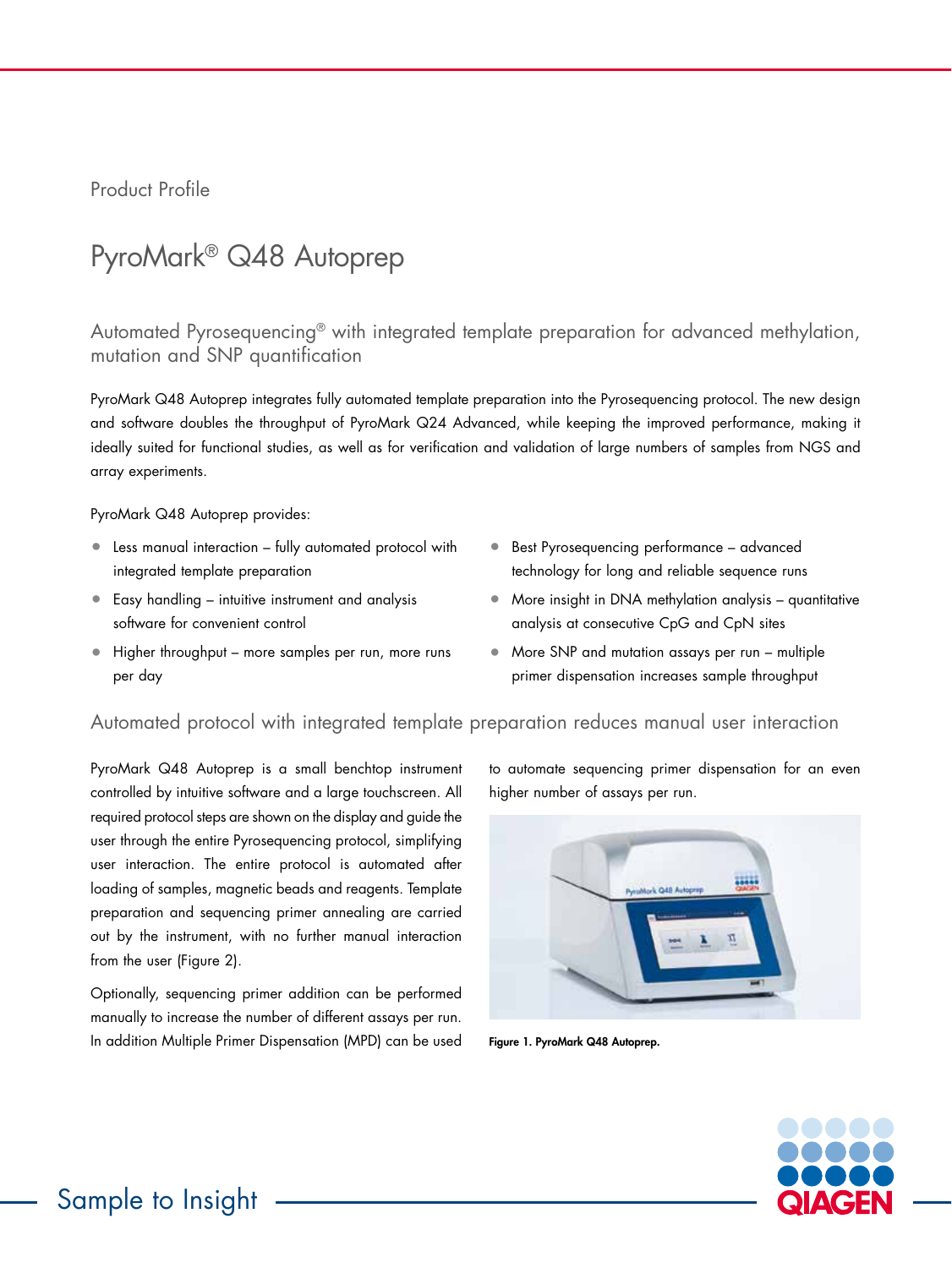

Figure 2. PyroMark Q48 Autoprep workflow with automated protocol and integrated template preparation. Three cartridges, each with 4 reservoirs, supply reagents, nucleotides, sequencing primers and buffers for automated template preparation and Pyrosequencing. After filling the cartridges and loading the disc with samples and magnetic beads, the disc and an absorber strip are placed into the instrument. Run files are loaded via USB stick or network connection, and the run is started. Up to 3 separate sequencing primers or MPD mixes can be dispensed automatically. Optional, manual primer addition increases the number of different assays per run.

#### Increased sample throughput for more SNP and mutation assays per run

Multiple Primer Dispensation (MPD) is a strategy to increase the capacity of automated sequencing primer dispensation in case more assays are needed than cartridge reservoirs are available. Using MPD, automatic sequencing primer





Figure 3. The principle of multiple primer dispensation. A sequencing primer mixture is loaded into 1 reservoir of the primer cartridge and dispensed to 4 different wells. Each primer only anneals to its specific target sequence and will be elongated during the Pyrosequencing reaction. Primers in each MPD mix should be designed and checked to avoid formation of primer–

dimers or binding to another PCR template.

#### Advanced technology, software and chemistry for long and reliable sequence runs

PyroMark Q48 Autoprep features improved chemistry and instrument operation algorithms that significantly increase assay read length and accuracy in base calling, mutation analysis and methylation quantification compared to PyroMark Q96 and PyroMark Q24 systems. Assay read length in previous systems was limited by background peaks

and reduced light signals in the sequencing reaction. The updated PyroMark "Advanced" chemistry and algorithms reduce this background, thereby increasing read length and reliability. Depending on the sequence to be analyzed, highly accurate read lengths of 140 or more bases can be obtained in just a single reaction.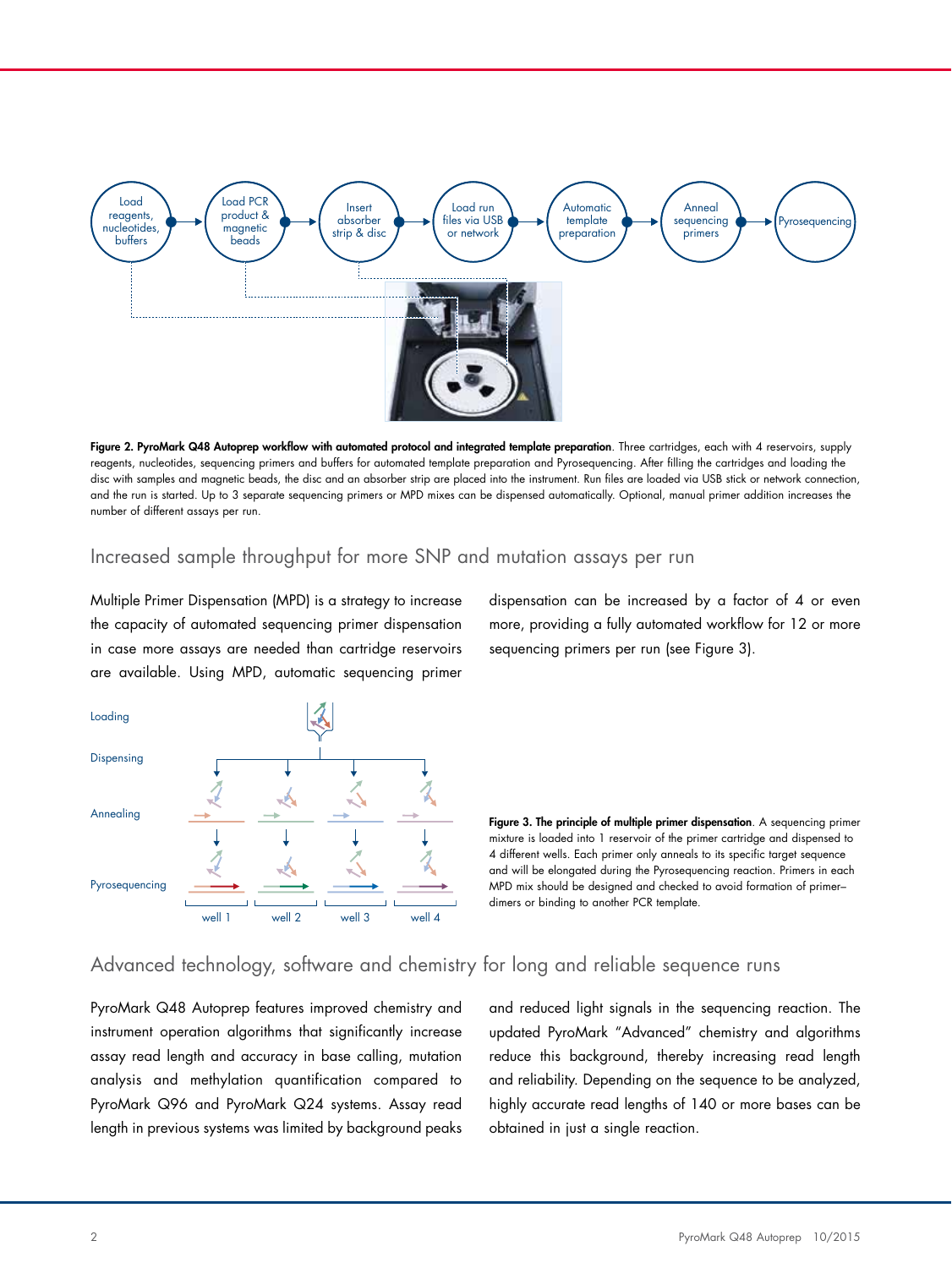## Compatibility of assays among different PyroMark platforms

Previously designed Pyrosequencing assays are readily compatible with the new PyroMark Q48 Autoprep instrument and the "Advanced" chemistry. Data indicate that the same mutation frequencies and methylation quantification results are obtained when the same assay is run on the various PyroMark platforms (Figure 4). The cross-platform compatibility is also independent of the distance of the analyzed site away from the sequencing primer (data not shown). This is particularly important when analyzing multiple sequence variations in a single run, which is typical for complex mutation assays or methylation analysis of consecutive CpG sites.



Figure 4. Compatibility among PyroMark platforms. A The NRAS Pyro assay was used to measure mutation frequencies in defined mixtures of wild-type and mutated NRAS sequences. The measured mutation frequencies were plotted against the known frequencies. B ER-alpha methylation was measured in defined mixtures of methylated and unmethylated control DNA. The measured methylation of one CpG site was plotted against the known methylation percentage.

# New disc design enables magnetic template preparation without cross-contamination A

PyroMark Q48 Discs are specially designed to automate template preparation and Pyrosequencing in the same instrument without manual user interaction. All buffers used for template preparation are efficiently removed from the

sample and the disc during the run without the risk of any cross contamination from well-to-well of one run or from disc-to-disc between subsequent runs (Figure 5).

|                                                                                  |  |  | 1 2 3 4 5 6 7 8 9 10 11 12 |  |  |  |
|----------------------------------------------------------------------------------|--|--|----------------------------|--|--|--|
| <b>A</b> $0.77 > 30$ $0.83 > 30$ $0.78 > 30$ $0.86 > 30$ $0.76 > 30$ $0.72 > 30$ |  |  |                            |  |  |  |
| <b>B</b> $0.88 > 30$ $0.99 > 30$ $0.83 > 30$ $0.73 > 30$ $0.73 > 30$ $0.96 > 30$ |  |  |                            |  |  |  |
| $\textsf{C}$ 1.07 > 30 0.76 > 30 0.87 > 30 0.73 > 30 0.66 > 30 0.66 > 30         |  |  |                            |  |  |  |
| <b>D</b> 0.65 $>30$ 0.57 $>30$ 0.63 $>30$ 0.72 $>30$ 0.79 $>30$ 0.74 $>30$       |  |  |                            |  |  |  |

**B** 

|                                                                      | 1 2 3 4 5 6 7 8 9 10 11 12 |  |  |  |  |  |
|----------------------------------------------------------------------|----------------------------|--|--|--|--|--|
| <b>A</b> 0.74 0.61 0.79 0.84 0.75 0.81 0.71 0.71 0.63 0.74 0.64 0.86 |                            |  |  |  |  |  |
| <b>B</b> 0.73 0.66 0.82 0.65 0.66 0.60 0.67 0.55 0.69 0.79 0.87 0.69 |                            |  |  |  |  |  |
| $C$ 0.70 0.76 0.76 0.63 0.86 0.89 0.86 0.74 0.74 0.72 0.80 0.56      |                            |  |  |  |  |  |
| <b>D</b> 0.85 0.68 0.83 0.81 0.75 0.82 0.76 0.91 0.66 0.75 0.79 0.76 |                            |  |  |  |  |  |
|                                                                      |                            |  |  |  |  |  |

 $\mathbf{A}$ 

No template

Figure 5. Excluding well-to-well and disc-to-disc cross-contamination. In run A, PCR products and non-template controls (NTC) were loaded into a Q48 disc in alternating order. The Pyrosequencing results show no cross-contamination between disc wells. Run **B** was performed with NTC samples only and without replacing the absorber strip from the first run. The results exclude any cross-contamination from one run to another. Results shown in relative light units.<br>

PCR product No template